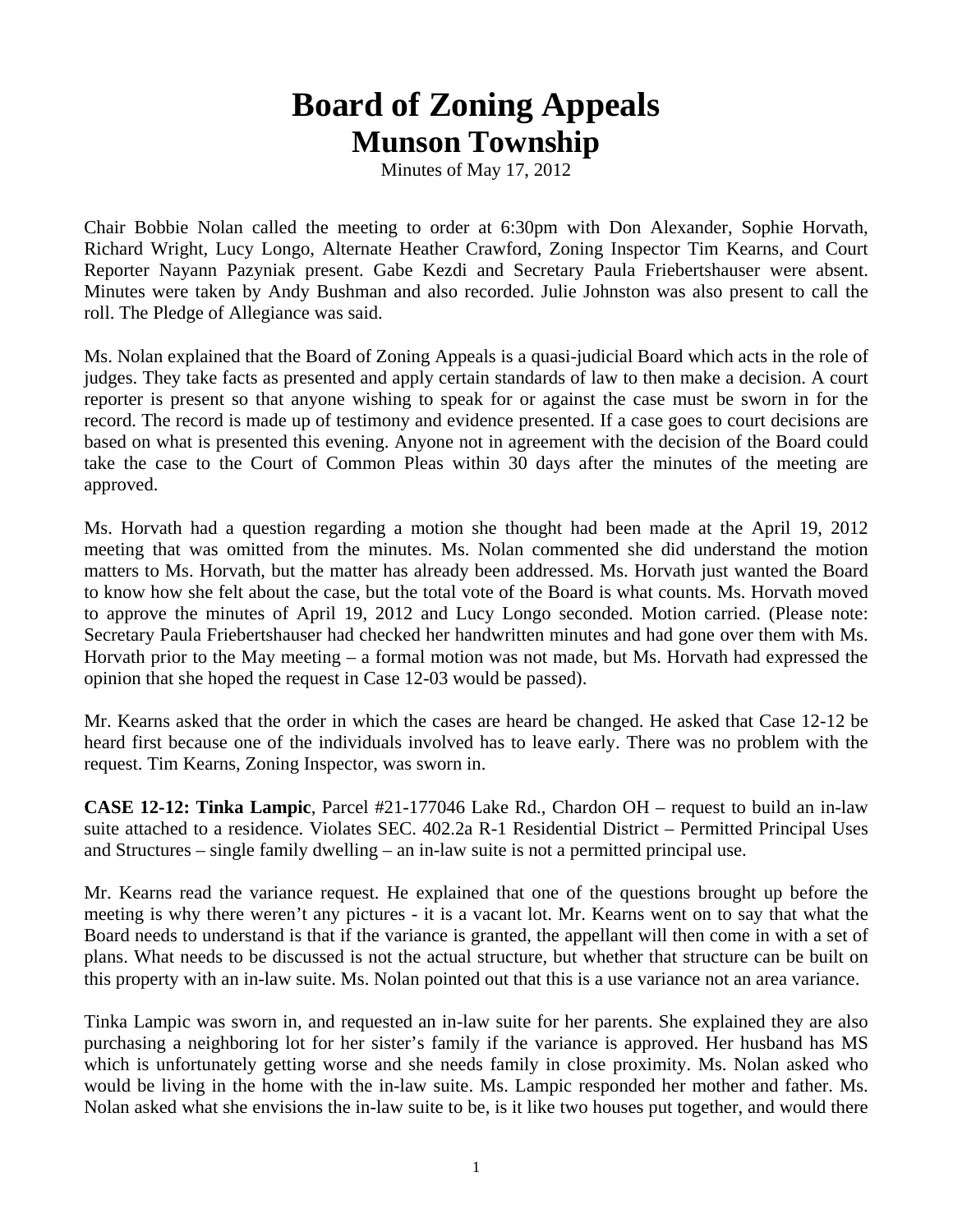be common or separate kitchens. Ms. Lampic responded it would be attached to a breezeway and the inlaw suite would have its own small kitchen. Mr. Wright asked if it would be behind the house or to the side. Ms. Lampic said it would be to the side behind the garage. Ms. Lampic offered to show them some pictures of what she has in mind, however, could not find them. Mr. Alexander asked what the relationship to the garage would be and would they both have access. Ms. Lampic said the garage would be utilized for both. Mr. Wright asked Mr. Kearns if the structures connected by the breezeway would be considered separate. Mr. Kearns said they would not be considered separate. He added that he has not seen any plans so it is just conjecture at this point. Ms. Lampic explained that eventually, hopefully a long time down the road, she and her husband would settle into the in-law suite and one of their children would be in their part of the home and take care of them. Ms. Nolan explained that whatever the Board decides tonight regarding the in-law suite, they have to consider that eventually the Lampics could move out and they can't have it becoming a rental property. Ms. Horvath asked what their intention is of using the in-law suite when not inhabited, and would it become a rental suite. Ms. Lampic replied no, and when the time comes, they would retire to that suite. She further explained there is another house next door that also has an in-law suite that was approved. Mr. Alexander asked if there would be one set of utilities, and realized that is hard to discuss right now. He also asked if the breezeway would be heated. Ms. Lampic replied yes, it would be a utilized place. She also commented it is a little too early, but knows everything has to pass through Munson zoning to make it work.

Ms. Nolan noted for the record that there were 10 affected property owners notified in this case. Patricia Rivera of 11786 Lake Road was sworn in. She wanted to come in support of the Lampic family. She is a physical therapist and respects Mr. Lampic's debilitating disease; and added that they have parents with them. It's a wonderful situation to be in and to be able to take care of them.

The Board recessed for executive session at 6:52pm to discuss the case. Upon the Board's return at 7:12pm, Ms. Nolan explained they are having a very hard time with this because there are no plans and the Board is reluctant to vote on an idea. The Board suggested that the case be continued until next month so there would be time to bring in plans - not definite blueprints, but an idea of Ms. Lampic's interpretation. Ms. Lampic agreed she could do that. Ms. Nolan further explained that most people have a set of drawings, or at least a concept so the Board can visualize. Ms. Lampic commented this is her first time doing this and she would come back. Ms. Nolan thanked her for her time.

**CASE 12-08: Joseph Pestello**, 11655 Pinehurst, Chardon, OH – request to construct a 12' x 16' accessory building 9' from the east side property line. Violates SEC. 411 - Minimum Dimensional Requirements-the minimum side yard requirement is 25ft.

Mr. Kearns read the variance request and violations, and presented drawings from a surveyor showing the proposed location of the shed. The foundation is already there.

Joseph Pestello was sworn in. He explained the need for an accessory building, and explained he is landlocked between existing buildings, the septic system and pool. He explained that aesthetically it would be pleasing and would not be very visible because of a line of trees separating the neighbor's property. When asked, Mr. Pestello explained the shed off the driveway is more of a barn on a foundation. This building would house a lawn mower and his many toys. He explained the septic is in the backyard.

Ms. Nolan noted for the record that there were 22 affected property owners in Case 12-08. There was no public comment.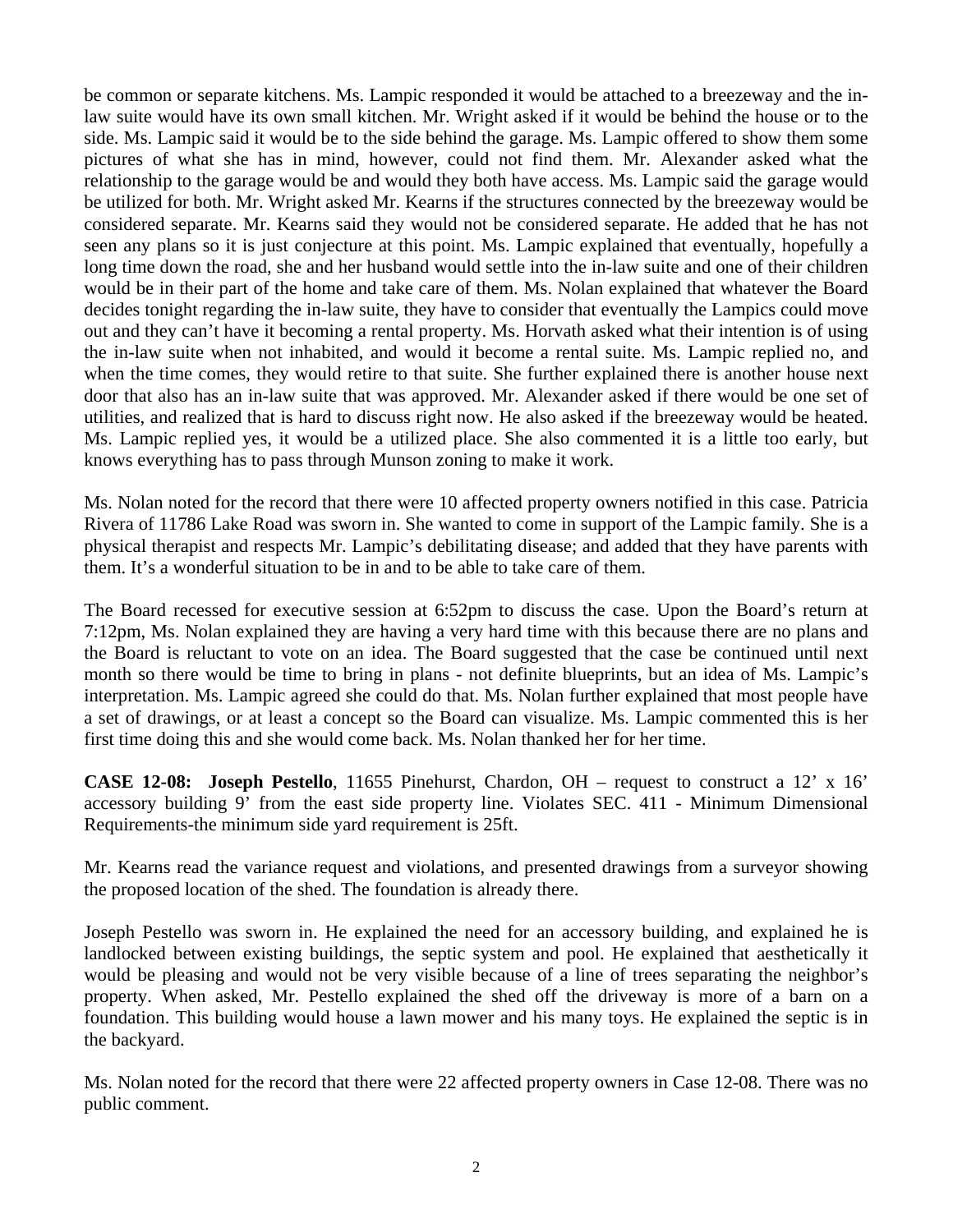Ms. Nolan asked if there were any other questions from the Board, and if not, was there a motion. Mr. Wright moved that in Case 12-08 for Joseph Pestello, that we approve the request as written. Mr. Alexander seconded the motion. Discussion included the following: there can be a beneficial use of the property that you currently have – it sounds like you have too many toys; the variance, personally speaking, I don't think is very substantial even though it violates the zoning; in review of the property, it's quite heavily wooded and aesthetically it will fit in so it blends in very nice, I think, with the whole neighborhood; the essential character of the neighborhood is not going to be affected at all; I doubt you'll be able to see it very much at all from the road; adjoining properties won't suffer detriment due to its location; government services are not affected whatsoever; there's full access with the structure as proposed and as laid out on the field plan; this predicament has to be relieved by a variance which is why Joseph is here for approval, and we believe that the spirit and intent of the zoning, which is to help our neighbors and stay within the zoning regulations, would be upheld; and the property owner did purchase the property with knowledge of the zoning and came forward, which is appreciated. Upon the roll call, all members voted yes – motion carried 5-0.

Ms. Lampic reentered the building and said she found the plans she wanted to show the Board. Ms. Nolan said she could be heard after all the cases if she could wait. Ms. Lampic agreed.

**CASE 12-09: Curt Burday**, 11660 Legend Creek Dr., Chesterland, OH – request to construct a 16' x 20' accessory building without first constructing a principal structure. Violates SEC. 402.2a R-1 Residential District – Permitted Principal Uses and Structures - one single family dwelling.

Mr. Kearns read the variance request and violations. He pointed out that he had a discussion with the prosecutor and she also agreed to address this by a variance because if down the line he would sell the property, the buyer would have to come in for a variance. Ms. Longo wondered if it would have to have two variances then. Mr. Kearns explained that no, just the future buyer would because there would not be a principal structure on the property.

Curt Burday was sworn in. He explained he did try to place the new accessory building on his property with the primary home, but there are extensive wetlands and a septic system, and he would be too close to both property lines. With the additional lot, Mr. Burday wanted to place the building as close to his home as possible staying within the minimum dimensional requirements. When asked, he explained the building would house lawn tractors, ladders, and yard equipment. Mr. Wright noted that the existing house slopes down quite a bit. Mr. Burday explained that the first floor elevation is 20 feet lower than the street and the side property is pretty much the same – probably 15 feet lower. It would not be visible at all. Ms. Longo confirmed there is no intention to build a house on the vacant property. Mr. Burday concurred and also added there would be no driveway. The building would be constructed with a contractor friend. When asked, he responded that the primary residence is in his name, and the vacant lot is in both he and his wife's name. He has no intention of selling the lot. Ms. Nolan commented that the house is pretty far back. Ms. Horvath asked Mr. Kearns if the property is sold would it become a problem if there is an existing building on the lot without a principal structure. Mr. Kearns explained that if the variance is granted whoever buys the lot does not have to worry about it because the variance goes with the property. If there wasn't a variance, then the new owners would have to come in front of the Board. Mr. Burday said if that were the case, he could destroy the building. Ms. Nolan asked if Mr. Burday were to sell his house, would he also sell the lot with it. Mr. Burday said that would be the intent. Ms. Nolan said that would be a safeguard.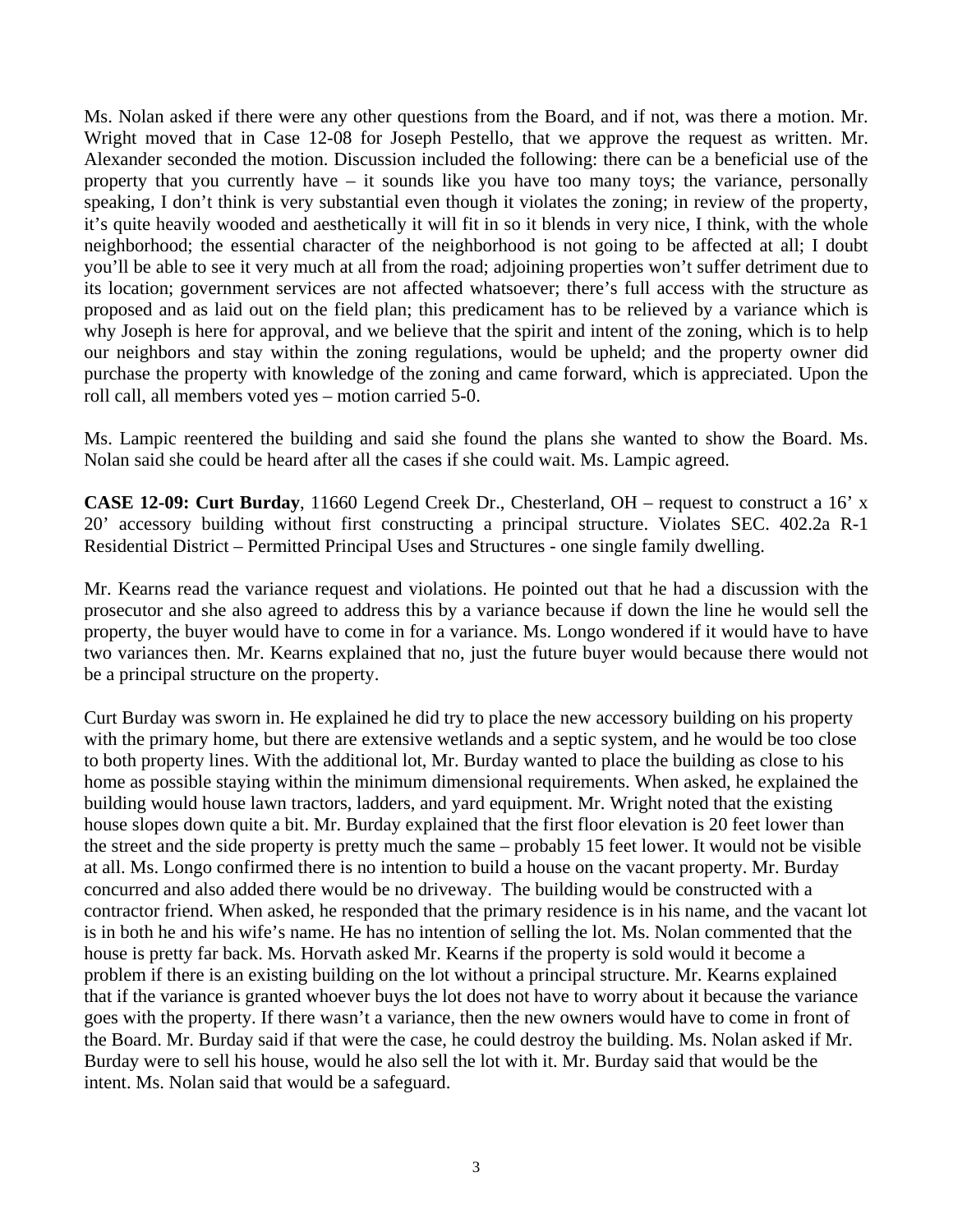Ms. Nolan stated for the record that 17 affected property owners were notified in Case 12-09. Scott Larrick of 11640 Legend Creek was sworn in. He explained he owns the house next door to the vacant parcel. No one will see the shed from the street because the property drops down 2-300 feet. He didn't think they would be able to see the shed because it's a heavily wooded lot. He had no objections.

Ms. Nolan asked if there were any more questions from the Board, and if not, was there a motion. Ms. Horvath moved to grant the variance as requested by Mr. Burday on Legend Creek Drive in Case 12-09. Ms. Longo seconded the motion. Discussion following the motion included: there is a beneficial use of the existing property as it stands, and I understand the inconvenience by not being able to place a structure on your existing property with the accessories that you do have; this variance with its location is not seen as substantial; the essential character of the neighborhood is not affected whatsoever due to its location and the size of what you are proposing; existing properties do not suffer a detriment and your neighbor has voiced his approval – he'd be the only one that could possibly see it I think; the variance does not affect delivery of government services whatsoever; and if there is a fire, it's going to be very hard to get at with all the wooded area as it is, but it's not affected by the structure; the predicament that's created by this, the variance is required and you've come forward to get that approval; we feel that the spirit and intent of zoning is to help the citizens of Munson is justly observed by approving this variance; and you did know of the variance and did come forward for approval. Upon the roll call, all members voted yes – motion carried 5-0.

Mr. Kearns asked if the Board would like to hear Cases 12-10 and 12-11 together. They agreed.

**CASE 12-10: Jerry Pollack**, 11570 Edgewood Rd., Chardon OH – request to reconstruct a 14' x 20' deck 3.29' from the north side property line and 0' from the rear property line. Violates SEC. 411 Minimum Dimensional Requirements – minimum side yard requirement is 25 ft.; and minimum rear yard requirement is 40ft.

**CASE 12-11: Jerry Pollack**, Parcel #21-124900, Chardon OH – request to reconstruct a 14' x 20' deck 0' from the west side property line. This will be the only structure on the lot. Violates SEC. 411 Minimum Dimensional Requirements – minimum side yard requirement is 25 ft.; and SEC. 402.2a R-1 Residential District – Permitted Principal Uses and Structures – one single family dwelling.

Mr. Kearns read the variance requests and violations. He explained that the deck would be rebuilt larger. All the properties are deeded separately, and are a typical scenario in the Bass Lake community. Ms. Nolan verified the position of the deck on the site plan. Mr. Kearns showed where it was being removed and then reconstructed.

Barbara Pollack was sworn in. She explained that her husband thought he needed a variance and that is why they were there. They own the three properties and are encroaching on their own land. Mr. Pollack is looking into combining them. Mr. Wright asked why they aren't leaving the old deck. Mrs. Pollack said it is falling apart and isn't treated lumber, and with grandsons she doesn't want the hazard.

Ms. Nolan stated for the record that there were 13 affected property owners notified of Cases 12-10 and 12-11. There was no public comment.

Ms. Nolan asked if there was any further questions from the Board, and if not, was there a motion. Ms. Horvath moved that the variance as requested by Jerry and Barbara Pollack on Edgewood Road be granted as requested in Case 12-10. Ms. Nolan explained that Cases 12-10 and 12-11 were heard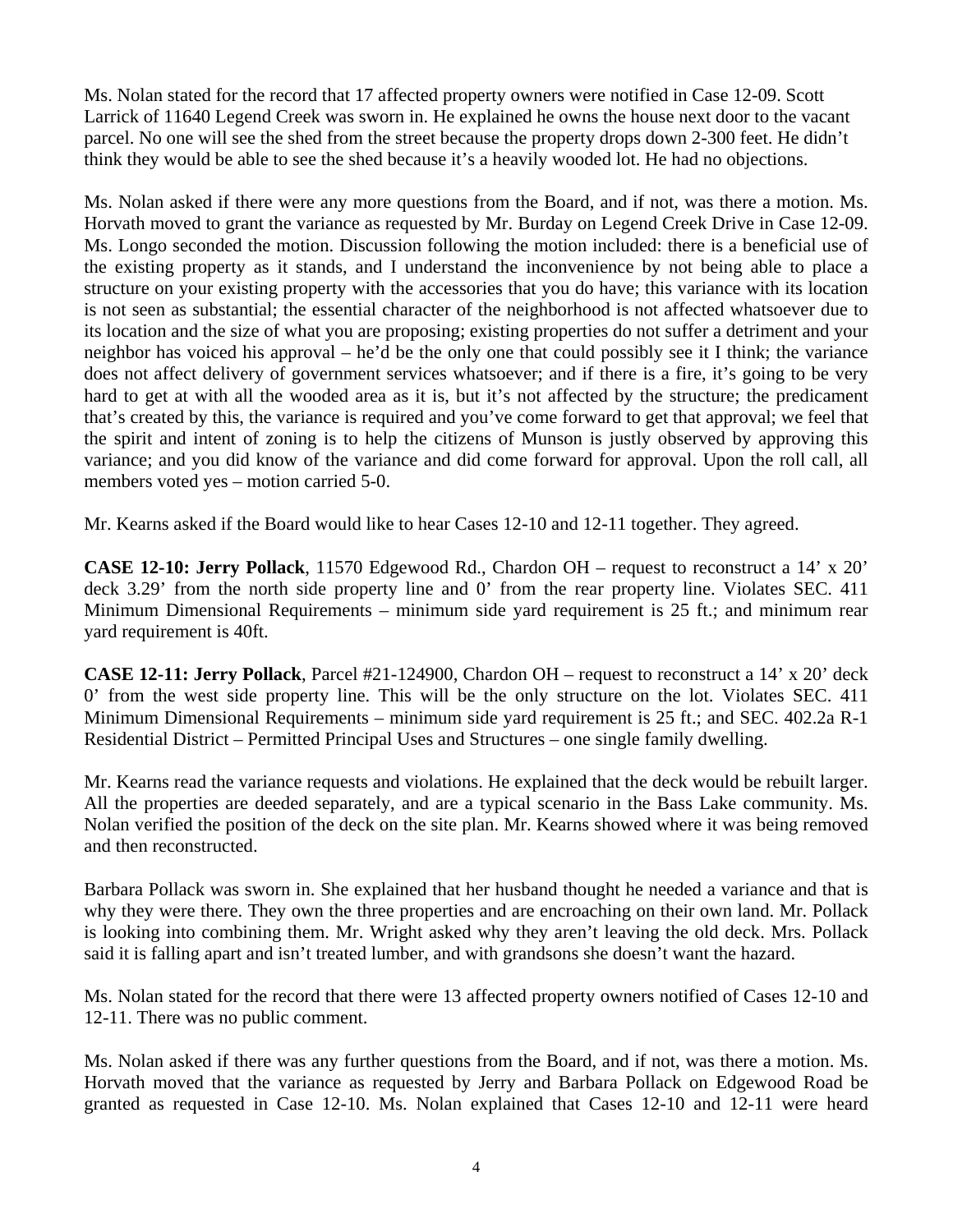together and wanted to know if the Board wished to vote on them together or separately. Ms. Horvath said they could be voted on together, both Cases 12-10 and 11. Mr. Alexander seconded the motion. Discussion following the motion included the following: the property can be used without a deck, but it's appreciated very much the need for a deck, especially with grandchildren running around; the variance appears to be substantial, however, when the facts of Bass Lake are known, it's clearly understood that it's realistically not substantial and is necessary. The essential character of the neighborhood, if it's constructed properly, which I assume it will be, will not be altered, but aesthetically improved a bit considering the other one is falling down. The properties will not suffer a detriment. The delivery of government services will not be affected. This predicament cannot be alleviated except through a variance; thus the spirit and intent of zoning will be upheld. And the property owner purchased the property unaware of the restrictions at the time of purchase. Upon the roll call, all members voted yes – 5-0 motion carried for Cases 12-10 and 12-11.

The Board then revisited Case 12-12 for Tinka Lampic. Ms. Lampic presented a similar plan to what they would like to build– and pointed out the home, the breezeway and the in-law suite. Ms. Nolan commented that the in-law suite would be behind the garage. Ms. Horvath asked if it would have a separate exit. Ms. Lampic replied it would be through the breezeway. The Board discussed the entrances and the possibility of enclosing the breezeway, possibly as a mudroom instead of a screened porch. Ms. Nolan explained that one of the problems they are having is the definition of breezeway – the Board sees it as more of a screened in area making it two separate houses. Ms. Lampic understood what the Board was indicating. She said it could be enclosed and be maybe more of a mudroom. Ms. Nolan commented that on the drawing it's indicated as a screened breezeway, but these are not the plans the Lampics will be using, just an idea of what they would like to do.

Ms. Nolan asked the Board if they needed another recess, but they felt they were ready to make a motion. Rollin Cooke III of 11990 Bass Lake Road was sworn in. He lives on the corner of Bass Lake and Lake Roads. He explained he sold the lot to the Rivera's and was at the meeting when they got their variance. At that time there was no drawings, but obviously they had to comply with zoning. He felt the idea of the breezeway or an all season porch wasn't the issue and doesn't really matter, just the fact that they are a family that wants to live together which he has respect for.

Ms. Nolan asked if there were any more questions, and if not, was there a motion. Mr. Wright moved that the variance requested in Case 12-12 presented by Tinka Lampic be approved as further described. Ms. Longo seconded the motion. Discussion following the motion included: Mr. Wright commented that they have had a lot of discussion, but I think we can finalize discussion by saying this is a use variance, and the hardship is unique to this property. It is self-induced because the house could be constructed without an in-law suite. We understand the requested need for that. The zoning regulation doesn't deprive the owner of the substantial use of the property; it requires them to come for approval of a variance of the property which is what's been done. The property again could be used as a single family dwelling. That's understood. In comparison to other properties, we had presentation earlier that there is a similar structure which has been approved, so it's understood. From what was presented as far as the concept of which way this is going, it appears that it will fit in very nicely with the neighborhood when it's constructed. And this hardship is self-induced again, because it could be a single-family dwelling. Property zoning for public health and safety and morals will not be affected being that this is pretty much a new structure. And from appearances of what's been discussed in terms of concept, it will fit in very nicely with the neighborhood as it develops. Adjoining properties thusly will not be harmed. And the property owner, by coming forward for the variance, clearly understands the need for the variance prior to purchase.